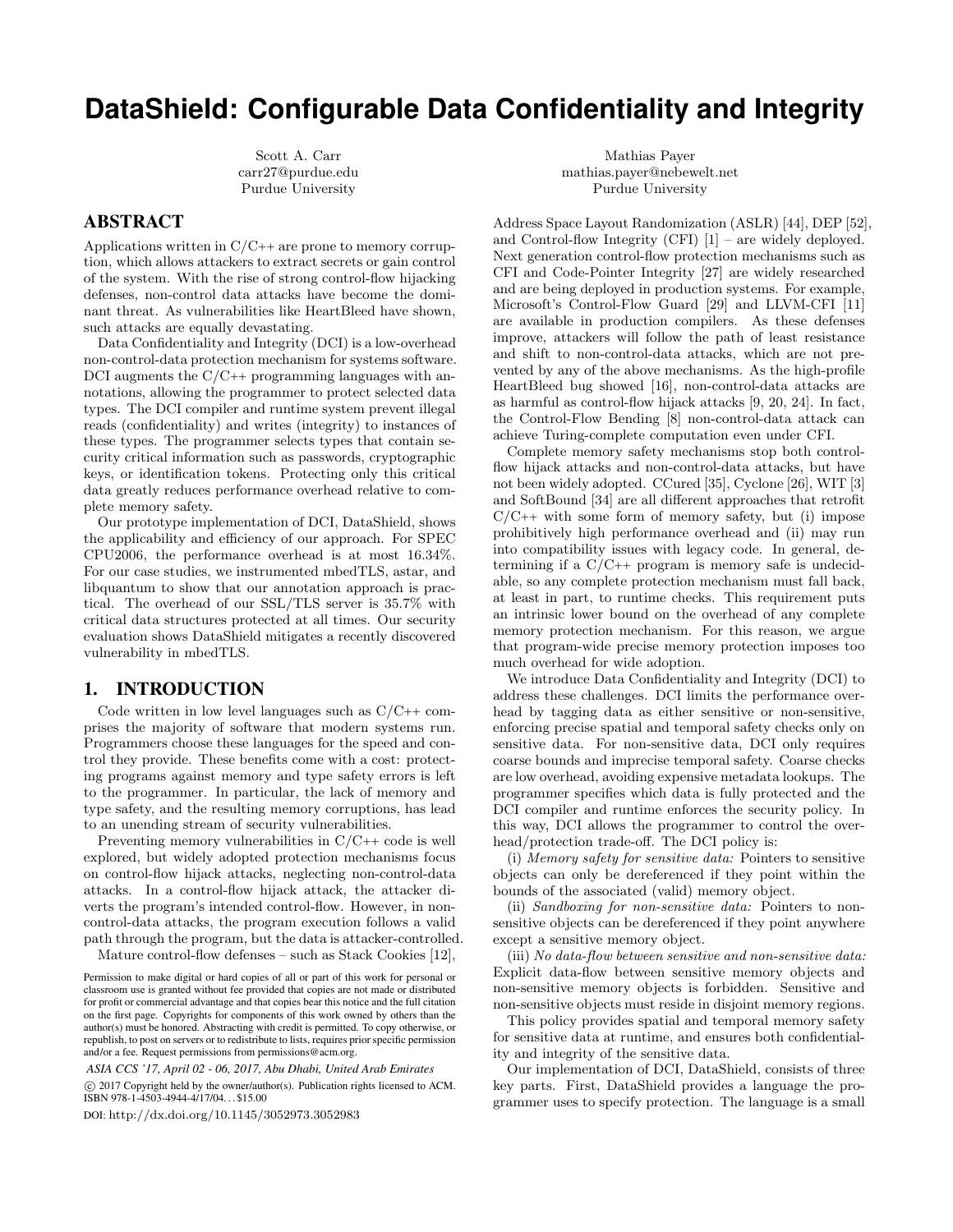set of annotations that are added to existing  $C/C++$  code. Second, compiler instrumentation identifies the sensitive variables and associated data-flows, and rewrites the program with additional security checks. Third, the runtime system creates and maintains the metadata. Our contributions are:

- Definition of a new security policy we call Data Confidentiality and Integrity;
- An open-source compiler-based prototype implementation of the policy called DataShield with instrumented C/C++ standard libraries;
- Two case studies on the practicality DataShield;
- An instrumented version of an SSL/TLS library (mbedTLS) with sensitive data protection built-in;
- A security evaluation that shows DCI mitigates CVE-2015-5291, a recent vulnerability in mbedTLS.

# 2. BACKGROUND AND MOTIVATION

In the following sections we: (i) explain the relationship between memory safety, integrity, and confidentiality, (ii) discuss the performance overhead of memory safety, and (iii) show that non-control-data attacks are not prevented by existing low-overhead defense mechanisms.

# 2.1 Safety, Integrity, and Confidentiality

A program is memory safe if it is free from memory access errors, including but not limited to: (i) buffer overflows, (ii) dangling pointers, (iii) null pointer dereferences, (iv) use of uninitialized memory, and (v) double frees [\[23,](#page-11-10) [50\]](#page-11-11).

A spatial memory error occurs when an out of bounds pointer (usually the result of incorrect pointer arithmetic) is dereferenced. A temporal memory error occurs when a pointer to uninitialized memory or to freed memory is dereferenced. We will refer to spatial memory safety and temporal memory safety as simply "memory safety".

Data integrity and confidentiality are ensured by enforcing memory safety for both reads and writes through pointers. An integrity violation occurs when an attacker uses a pointer to write outside the intended memory object, while a confidentiality violation occurs when the attacker uses a pointer to read outside the intended memory object.

# 2.2 Memory Safety Overhead

The absence of memory errors is, in general, undecidable statically for C/C++. Any mechanism guaranteeing memory safety must (at least partially) fall back on dynamic checks and maintain metadata. While several mechanisms have been proposed with varying efficiency, they all require a runtime component that imposes some overhead [\[30\]](#page-11-12). [Table 1](#page-1-0) shows the average overhead of four existing complete safety mechanisms (as reported by the authors). The purpose of the table is not to compare the techniques with each other, but to show there is significant overhead for each mechanism. Straightforward comparison is impossible, since they use different benchmarks, computer architectures, software versions, and operating systems.

| Protection | Benchmarks          | Avg. Overhead $(\%)$ |
|------------|---------------------|----------------------|
| CCured     | SPECINT95           | 81.75                |
| CCured     | Olden               | 44.33                |
| Cyclone    | N/A                 | 38.25                |
| SoftBound  | $ $ SPEC2000, Olden | 67                   |

<span id="page-1-0"></span>Table 1: Performance Overhead of Existing Memory Safety Mechanisms (as reported by the authors).

# 2.3 Non-control-data Attacks

To date, security researchers and attackers have primarily focused on control-flow hijack attacks. Such attacks were effective and simple to execute before protection mechanisms were in place. Stack Cookies [\[13\]](#page-10-6), ASLR [\[44\]](#page-11-0), and DEP [\[52\]](#page-11-1) enforce code integrity and give probabilistic guarantees against code reuse attacks. The adoption of these defenses mitigated simple attacks, e.g., stack smashing or shell code injection. Attackers responded by moving to code reuse attacks, such as return-oriented programming [\[6,](#page-10-7) [36\]](#page-11-13). Following the same pattern, when CFI (or CPI) mechanisms [\[25,](#page-11-14) [27,](#page-11-2) [37,](#page-11-15) [39,](#page-11-16) [40,](#page-11-17) [45,](#page-11-18) [51,](#page-11-19) [53\]](#page-11-20) become widely deployed, attackers will shift from control-flow hijack attacks to the next available form of attack, i.e., non-control-data attacks.

Non-control-data attacks [\[8,](#page-10-4) [20,](#page-11-5) [24\]](#page-11-6) are harder to detect because only the data differs between benign and malicious executions. For example, to exploit the HeartBleed bug, the attacker sends a malicious request. For a benign request, the server echoes back the message. However, the attacker's malicious request causes a buffer overflow, because the value of the length field in her request is longer than the content [\[16\]](#page-11-4). The result is that the server sends back unintended additional data. The server's response includes the original message plus the data past the end of the message buffer. The exploit is devastating when the data after the buffer is sensitive, like a private encryption key.

While HeartBleed is an example of a confidentiality violation, non-control-data attacks can also result in integrity violations. For example, overwriting the user ID variable with the value of the administrator's user ID is one way to perform a privilege escalation attack. To prevent all noncontrol-data attacks we need both confidentiality and integrity of sensitive data. Neither of these attacks are caught by any of the mentioned defense mechanisms. Since noncontrol-data attacks can slip past these defenses and complete memory safety is too costly, we need new tools targeted at providing data protection with low overhead.

# 3. THREAT MODEL

Our threat model assumes that the attacker can exploit the original benign program to perform arbitrary reads and writes through attacker-controllable memory errors. We assume the system is protected from code injection (or modification) attacks by DEP [\[52\]](#page-11-1). We assume that another protection mechanism is in place in the system to prevent control-flow hijacking. Side-channel attacks that leak information from the sensitive region are out of scope. The operating system, our compiler, and our instrumentation are in the trusted computing base (TCB).

# 4. DCI DESIGN

The key idea behind DCI is that we need protection against non-control-data attacks, but not all data in a program is equally important in terms of security. Relaxing the protection on the non-sensitive memory objects allows us to reduce the overhead of our protection mechanism relative to complete memory safety. Specifically, the non-sensitve checks are more efficient, and no metadata is tracked for non-sensitive objects. DCI ensures that despite the presence of memory vulnerabilities, the confidentiality and integrity of sensitive data is preserved.

Determining the subset of sensitive data is a pivotal deci-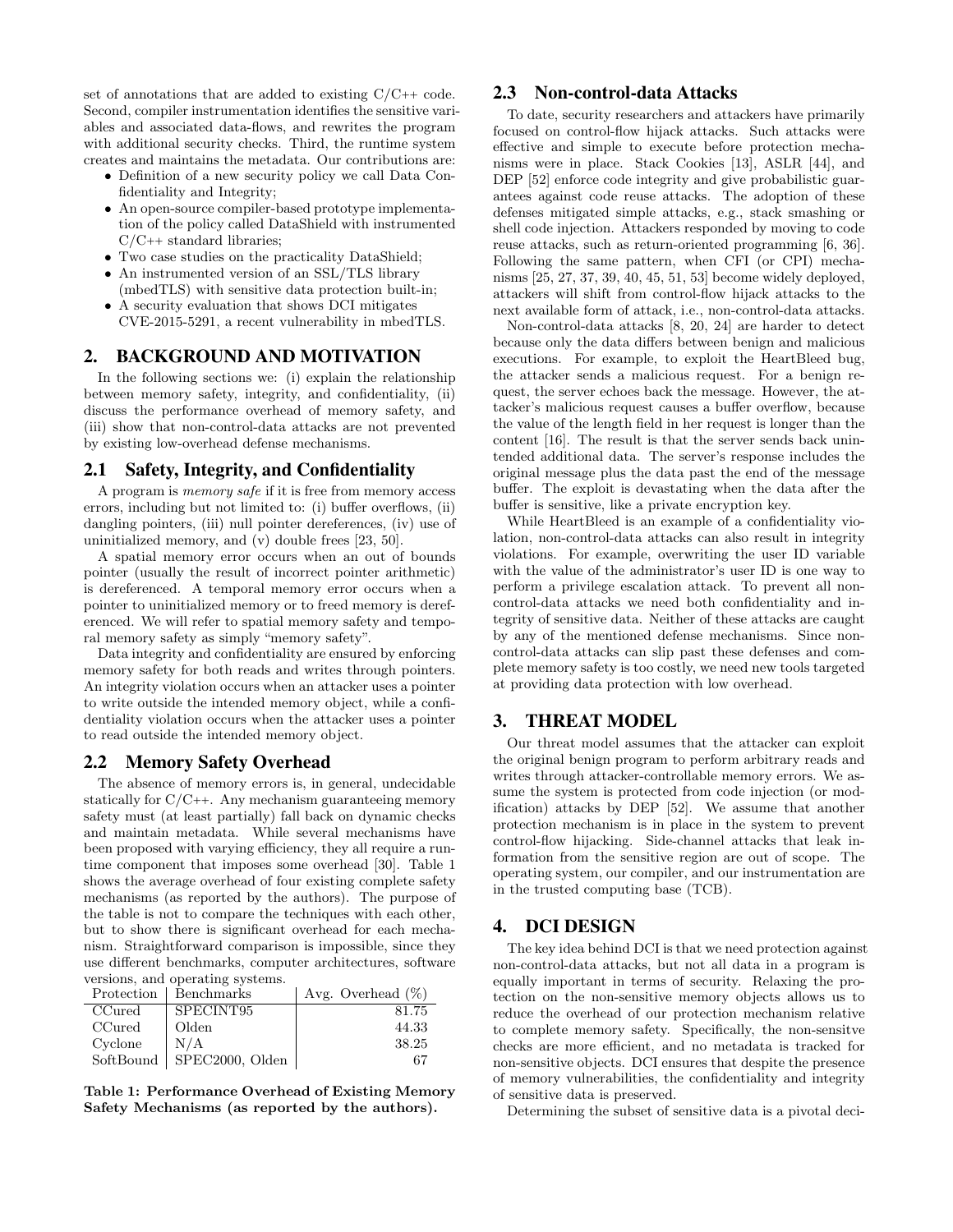sion. The current DCI implementation uses a programmer specification to describe which data is sensitive. While it would seem ideal to instead use a sophisticated static analysis to automatically infer sensitive data, the programmer intuitively has domain knowledge that is not available to a compiler or a static analyzer.

DCI separates the memory into two regions, a precisely protected region for sensitive data and a coarsely protected region for non-sensitive data. The mechanism enforces this separation and forbids any pointers from the non-sensitive region to the sensitive region. The DCI policy requires sensitive data to be precisely bounds checked in the same manner as complete memory safety. However, the policy relaxes the requirement for non-sensitive data. Pointers to non-sensitive data can be dereferenced if they point anywhere except a sensitive memory object. Such coarse bounds checking for non-sensitive data lowers overhead. Our policy requires coarse bounds checking (sandboxing) non-sensitive data as otherwise, an attacker could access sensitive data through a corrupted non-sensitive pointer. Thus, we must have a check on every pointer dereference, regardless of whether that pointer points to sensitive or non-sensitive data [\[18\]](#page-11-21).

Finally, data-flow between variables in different regions is forbidden. This policy applies to primitive variables, pointers, and contents of aggregate types. This rule means that an object itself (struct, array, etc.) and all its sub-objects (members, elements, etc.) have the same sensitivity. This property is enforced at compile time by separating all variables into one of two disjoint sets – the sensitive set or the non-sensitive set.

Any attempt by the attacker to modify the sensitive data with a non-sensitive pointer, as well as a buffer overflow or use-after-free inside the sensitive region, causes our system to abort the program. An attacker may still modify sandboxed data through non-sensitive pointers, as the security policy does not protect such data.

# 4.1 Determining the Sensitive Types

DCI requires the programmer to specify which data is sensitive. A recent study showed that annotation burden is a primary factor affecting developers use of contracts [\[46\]](#page-11-22), which are similar to our annotations. A survey of 21 open source projects that use contracts found that over 33% of program elements (classes or functions) were annotated [\[17\]](#page-11-23). For large code bases, annotating functions individually does not scale. To reduce annotation burden, we design our protection specification to be type-based. When the programmer annotates a type, all instances of that type are sensitive. Annotating a type in effect annotates every function that uses that type as a parameter and every local or global variable of that type. This way, a small number of annotations give a specification for the entire program.

For example, to mark all instances of struct circle in the entire program as sensitive, the programmer would mark any instance with our provided annotation:

```
_attribute__((annotate("sensitive")))
struct circle c ;
```
This has the effect of enabling sensitive protection to:

- 1. instances of struct circle and their contents;
- 2. instances of other types that contain struct circle as a member.

#### *4.1.1 Implicit Sensitivity*

A key design decision is how to handle interactions between non-sensitive and sensitive variables. The compiler can reject the program (and display an error message to the programmer) or it could automatically make the variable implicitly sensitive. To minimize annotation burden Data-Shield defaults to the second option.

Implicit sensitivity potentially leads to more variables being sensitive than the programmer expects, but greatly reduces the number of required annotations. To mitigate the problem of the programmer not knowing exactly what variables are sensitive, the compiler can report a list of sensitive variables and types to which protection was propagated. The programmer can then either iteratively modify the program or the sensitivity specification.

# <span id="page-2-0"></span>4.2 Sensitivity Rules

This section formalizes the sensitivity rules. To prevent data-flow between sensitive and non-sensitive variables, the first rule forbids direct interaction between variables of different sets.

1.  $x$  *[op]*  $y$  is only allowed when  $sensitivity(x) = sensitivity(y)$ 

where  $\langle op \rangle$  can be any binary operator. Unary operators do not change the sensitivity of their operand.

Constants take on the protection of their other operand:

2. sensitivity(x  $\{op\} c$ )  $\leftarrow$  sensitivity(x)

where  $c$  is any constant.

These rules are sufficient for primitive values, but there are additional rules for pointers:

- 3. For pointers p and q, if q is based on p  $sensitivity(q) \leftarrow sensitivity(p)$
- 4. For pointer p and its pointee \*p,  $sensitivity(p) \leftarrow sensitivity(*p)$

Here "based on" means that  $q$  is the result of pointer arithmetic on  $p$ . The additional pointer rules mean that the contents of a struct have the same sensitivity as a pointer to the struct and array elements have the same sensitivity as the array itself.

The final policy rules are:

- 5. Sensitive pointers can only be dereferenced within the bounds of a valid sensitive object.
- 6. Non-sensitive pointers cannot be dereferenced within the bounds of a sensitive object.

Rule 5 prevents overflows between sensitive objects, and as side effect prevents overflows to non-sensitive variables as well (since they are out of bounds of the original sensitive object). It also prevents dereferencing pointers to sensitive objects when they point to unallocated memory (temporal errors). Rule 6 prevents overflows from non-sensitive objects to sensitive objects.

#### 4.3 Enforcement

At runtime, DCI divides memory into two regions, associates metadata with each sensitive pointer in the program, and performs a check before each pointer dereference. A conceptual memory layout is shown in [Figure 1.](#page-3-0)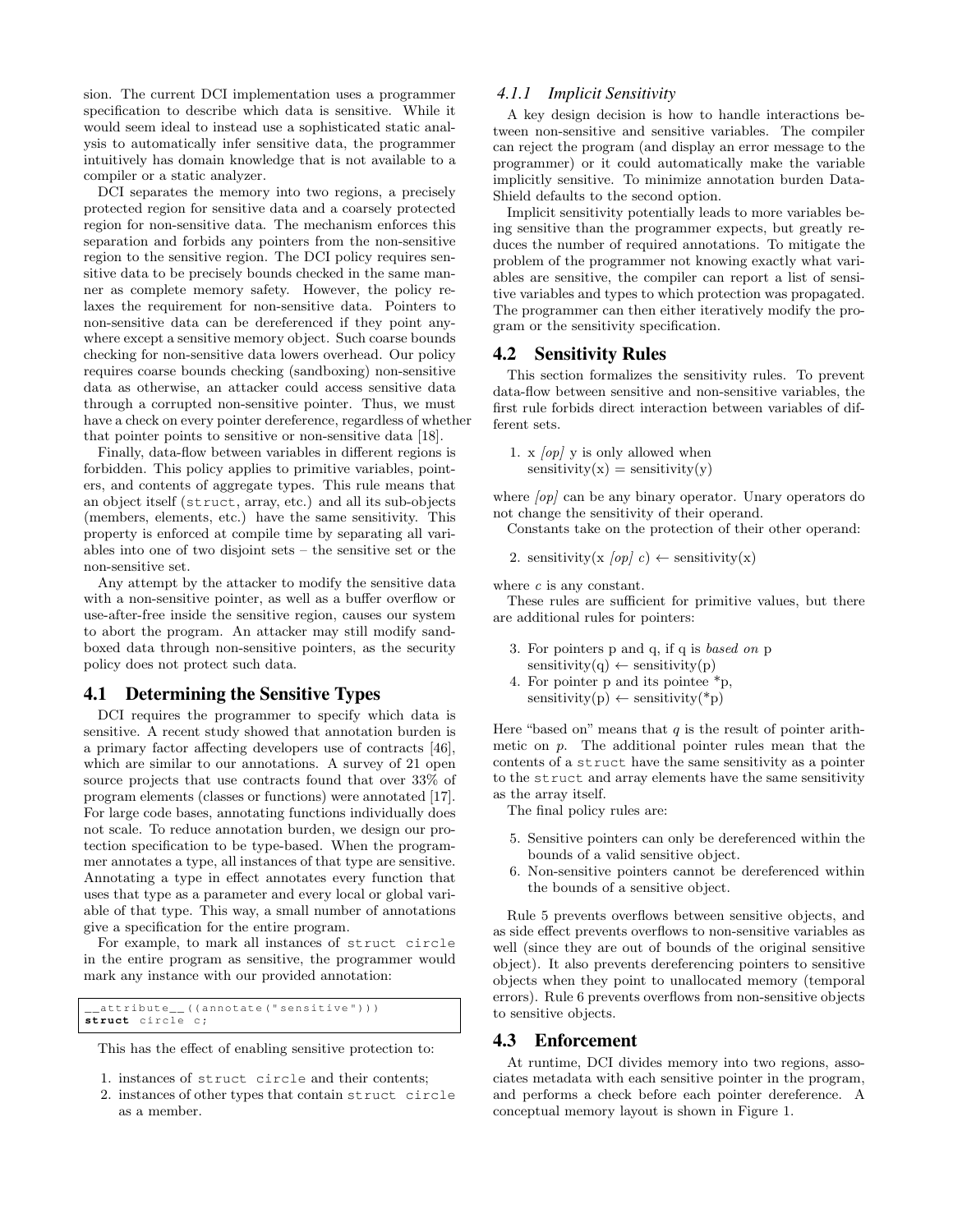

#### <span id="page-3-0"></span>Figure 1: DataShield's runtime memory layout for sensitive and non-sensitive data. The sensitive region has a strict security policy that leads to instrumentation overhead, and the non-sensitive region has a relaxed security policy with minimal overhead.

The non-sensitive region simply contains all the non-sensitive data. The sensitive region holds both sensitive data and the metadata for the sensitive pointers.

Whenever a new sensitive memory object is allocated, the bounds of that object and a temporal check key are recorded as metadata. When a new non-sensitive object is allocated, no metadata is recorded, because non-sensitive pointers have the implicit bounds of anywhere except a sensitive object and no temporal safety. Sensitive and non-sensitive objects are allocated using a region-specific allocator. Pointers in sensitive memory are restricted to point within the bounds of their intended memory object by checking their value against the associated metadata, while non-sensitive pointers may point anywhere in the non-sensitive region. The relaxed policy for non-sensitive pointers leads to more efficient checks and less metadata.

# 5. DCI IMPLEMENTATION

DataShield implements DCI by extending the LLVM compiler. At a high-level, the compile-time portion of Data-Shield consists of collecting sensitive types, identifying sensitive variables and inserting new instructions to enforce the DCI policy. The new instructions create metadata, and perform sensitive or non-sensitive bounds checks. The runtime initializes the metadata data structure and implements the checks and region-based allocators. The compiler portion is implemented as an LLVM pass in 4,500 lines of C++ code. The DataShield runtime is 1,000 lines of C code.

# 5.1 Identifying Annotated Types

Most C/C++ compilers, including GCC and clang/LLVM, already have an annotation facility built in, requiring only minor modifications to support the type annotations that DataShield requires.

Our first pass scans all the code in a module, recording the annotated types as sensitive. When the programmer adds an annotation to her code, it appears in the LLVM IR as metadata. Identifying the set of sensitive types is as simple as parsing the metadata.



<span id="page-3-1"></span>Figure 2: A sensitivity analysis example. In iteration 1, only the sensitivity of globals and of function parameters are known. Then, the analysis applies abstract interpretation over the function body's instructions, discovering new relationships and adding variables into the sensitive set. It concludes when a fixed point is reached in iteration 3. Arrows indicate that connected boxes must be in the same set according to the DCI policy rules.

# <span id="page-3-2"></span>5.2 Identifying Sensitive Variables

Once our implementation has identified the sensitive types, the compiler locates variables of those types. Declared variables of the sensitive types form the roots of the data-flow graph. The compiler explores every execution path adding new variables to the sensitive set.

The data-flow analysis that finds all the explicitly and implicitly sensitive variables is inter-procedural and contextsensitive. It is a fixed-point analysis where we iteratively add more variables to the sensitive set as shown in [Figure 2.](#page-3-1)

At the start of the analysis, only global variables and function arguments of the sensitive types are in the sensitive set. Variables that have data-flow with other variables in the sensitive set are unioned into the sensitive set. In our formalization, lowercase letters denote variables and uppercase letters denote types. We use the notation  $x \in Sens$  to denote the variable  $x$  is in the sensitive set, and the notation  $sensType(T) = true$  to denote that any of the following are true:

- $T$  is annotated as sensitive;
- pointers to  $T$  are annotated as sensitive;
- $T$  is a member of another type  $U$  that is annotated as sensitive type;
- $T$  has a member of another type  $U$  that is annotated as sensitive type.

Note that the definition is recursive. For instance assume (i) a program has types  $T, U$ , and  $V$ , and (ii) V is a member of U and U is a member of T. Then if  $sensType()$  is true for any of the types, then it is true for all three.

Pointers to primitive types (e.g.,  $void^*$ , int\*, char\*, or float\*) are handled specially. We assume that the programmer does not intend to make all instances of, e.g., char\* sensitive. If the programmer annotates a type which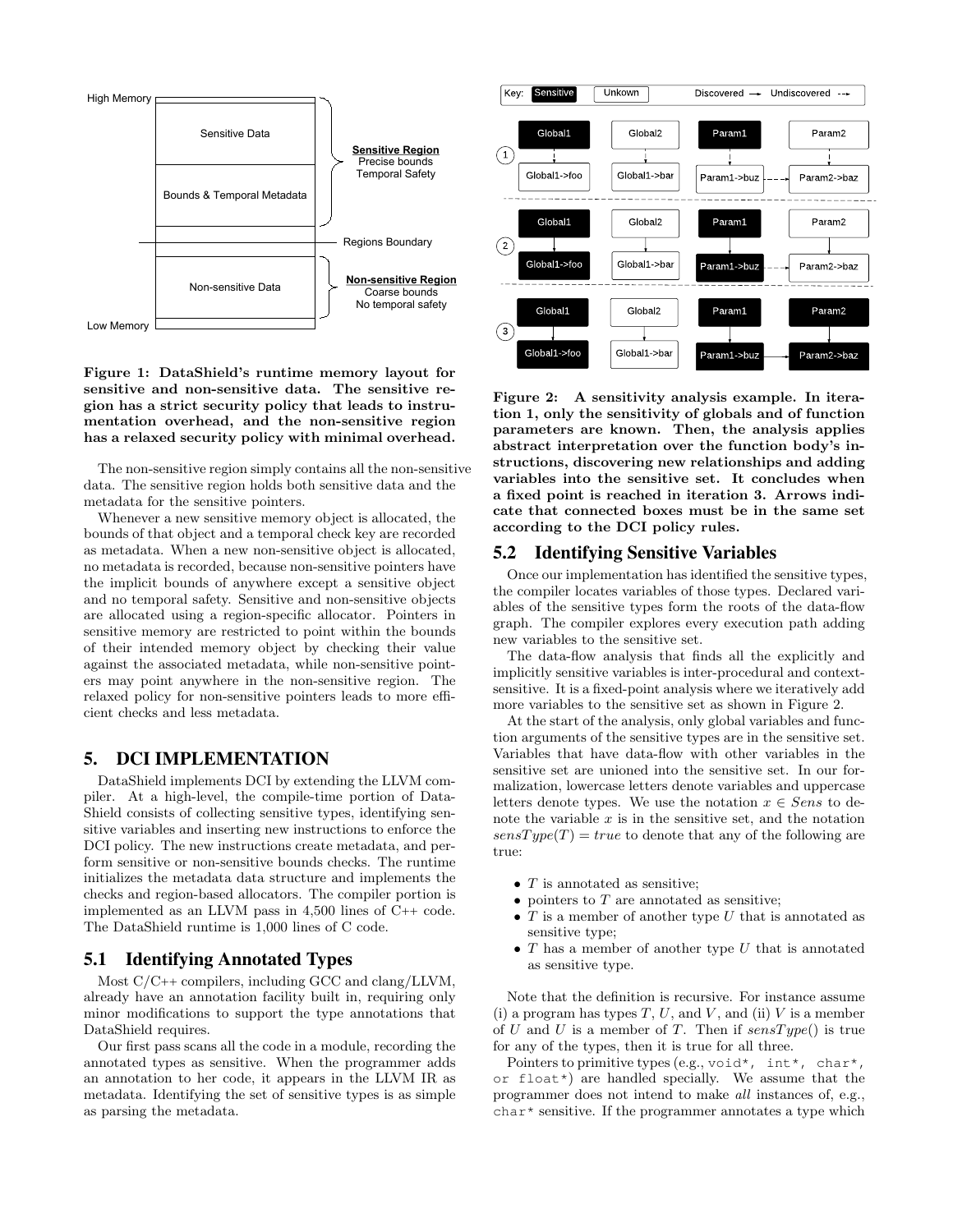$T x =$ LoadInst( $T^* a$ ) if  $sensType(T) ∨ a ∈ Sens ∨ x ∈ Sens$ then  $Sens \cup \{x,a\}$ 

StoreInst $(T x, T^* y)$ 

if  $sensType(T)$   $\lor$   $x \in Sens \lor y \in Sens$ 

then  $Sens \cup \{x, y\}$ 

 $T x = \text{BitcastInst}(U a)$ 

if  $sensType(T)$  ∨  $sensType(U)$  ∨  $x \in Sens \vee a \in Sens$ then  $Sens \cup \{x,a\}$ 

#### <span id="page-4-0"></span>Figure 3: Abstract interpretation transfer function for finding implicitly sensitive variables. Other instructions simply propagate sensitivity.

has a char\* member, only char\* based on the (sensitive) parent type are *explicitly* sensitive. Instances of char\* that are not members of sensitive types are considered nonsensitive initially, but can become *implicitly* sensitive when our analysis discovers data-flow with other sensitive variables. This approach reduces the amount of primitive types (and broadly data at runtime) that need to be sensitive.

The analysis proceeds by abstract interpretation over the function's LLVM IR instructions, applying the transfer function in [Figure 3.](#page-4-0) For brevity, we show only a subset of interesting instructions. The abstract domain for a given variable is whether it belongs to the sensitive set or not. Once a variable belongs to the sensitive set it can never leave the set. The rest of the instructions simply union the sensitivity of their operands. The one exception is LLVM's CallInst, as calling a function with mixed sensitivity arguments is legal under our policy. For instance, it could be that the mixed sensitivity arguments do not interact with each other inside the function body. Alternatively, if the mixed sensitivity arguments do interact, the non-sensitive arguments will be promoted to implicitly sensitive when the callee function is analyzed. The BitCastInst instruction propagates sensitivity in both directions and never removes sensitivity. If a non-sensitive pointer is cast to sensitive, or a sensitive pointer is cast to non-sensitive, both the original and cast pointers are considered sensitive.

When a callee function with sensitive arguments is discovered by the analysis, we clone a new version of that function which will be reanalyzed and rewritten with the appropriate sensitivity. At the original call site, the call to the original function is replaced with a call to the newly cloned function. The per-call site cloning is crucial because the same function may be called in different contexts with different argument sensitivities. For example, let there be a function with the signature: "void foo(void\* p);". It is valid to call foo with the parameter p as any pointer type, and more relevantly to us, with a sensitive or non-sensitive pointer.

When the analysis concludes, each variable is sensitive or non-sensitive. The analysis yields a conservative overapproximation of the sensitive set which, by design, never leads to a security violation. Putting new variables into the sensitive set only enables precise bounds checking for more variables (at potentially increased performance overhead).

# 6. RUNTIME

At runtime, DataShield separates the sensitive and nonsensitive memory objects by creating two separate memory regions. The non-sensitive region resides in the lower memory addresses up to a fixed address, which is the highest possible non-sensitive address. DataShield uses  $2^{32} - 1$  as the end of the non-sensitive region, but this is a configurable parameter. The sensitive memory region resides in the remaining memory addresses above the non-sensitive region.

While the boundary between the regions is fixed, data within the regions need not be stored at any fixed address. This means that our approach remains compatible with randomization techniques (e.g., ASLR).

Sensitive and non-sensitive heap- and stack-allocated variables are moved to the corresponding region. For the current implementation, the non-sensitive region contains a dedicated heap and stack, but there is no sensitive stack. All sensitive stack allocations are rewritten as sensitive heap allocations, so sensitive pointers are only stored in the sensitive heap or in registers. There is nothing inherent in the DCI policy that requires this implementation choice.

In addition to the two memory regions, DataShield needs a data structure for storing bounds and temporal metadata for sensitive memory objects. We store this metadata disjoint from the actual sensitive data to preserve the memory layout. This follows the approach of SoftBound [\[34\]](#page-11-9), and allows system calls that take sensitive variables to work without modification. A detailed diagram of the memory layout and pointer-to-bounds metadata mapping is shown in [Fig](#page-4-1)[ure 4.](#page-4-1) Note that the bounds for the non-sensitive objects in [Figure 4](#page-4-1) are conceptual and so are the absolute addresses shown. Non-sensitive object bounds are not actually stored in the metadata table, they are hard coded in the coarse bounds check instructions. For a thorough discussion of the merits of disjoint metadata please see Nagarakatte et al. [\[30\]](#page-11-12). To bounds check each sensitive pointer, we need to store the base and last addresses, meaning we must save 16 bytes for each sensitive pointer. Note from the figure that bounds are created and checked for sub-objects if the type of the sub-object is a sensitive pointer. Sensitive Pointer A and Sensitive Pointer B have their own bounds in this example.



<span id="page-4-1"></span>Figure 4: Detailed memory layout, showing the mapping between bounds and sensitive pointers using the pointer's address.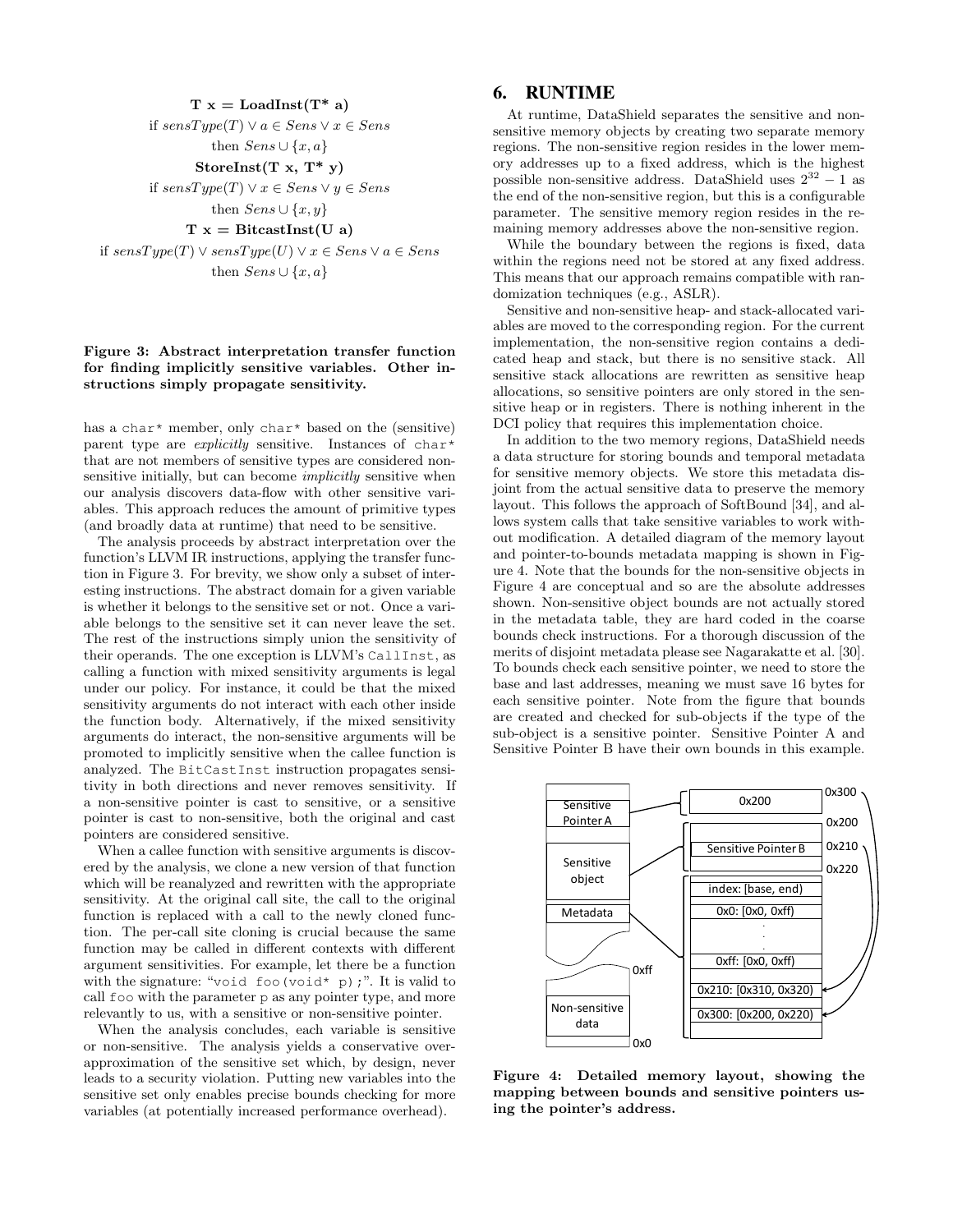Though unavailable in the current prototype, temporal metadata can be stored in the same metadata table. A discussion on temporal safety is in [Section 8.](#page-9-0)

The runtime must protect the integrity of the metadata table. If the attacker could modify it, she could cause memory errors in the sensitive region. For the current prototype, the metadata table is stored inside the sensitive region. Keeping metadata in the sensitive region allows the coarse bounds check we apply to non-sensitive pointers to protect both the sensitive data and the metadata table.

# 6.1 Sensitive Globals and Constants

Normally, all constants and global data are loaded together by the program loader. However, to enforce the same security policy for global data as for heap and stack data, we use a linker script to map the sensitive and non-sensitive globals into their respective regions. After the sensitivity analysis finishes, sensitive globals and constants are marked with custom section names which are recognized by our linker script. Any non-sensitive globals are mapped to an address below the sensitive/non-sensitive region boundary. Sensitive globals and constants are instead mapped to an address above the boundary, and metadata is created for them in the same manner as any other sensitive object.

# 6.2 Instruction Rewriting

The instruction rewriting step occurs after the sensitive variable analysis when the sensitivity of every variable is known. Before every pointer dereference, the compiler inserts the appropriate bounds check depending on the sensitivity of the pointer.

Allocations are replaced with calls to our region-based allocators (based on  $d$ lmalloc<sup>[1](#page-5-0)</sup>) that ensure the allocated memory is in the correct sensitive or non-sensitive region.

#### *6.2.1 Rewriting for Non-Sensitive Variables*

We have implemented three types of coarse-grained bounds checks. DataShield inserts one of the three following coarse bounds check types, depending on the target processor and configuration, before every non-sensitive pointer dereference. All implementations enforce strong isolation. Considering recent advances in breaking information hiding [\[18,](#page-11-21) [42\]](#page-11-24), our prototype avoids information hiding.

Software Mask. The software mask check has the widest compatibility. It only requires the target processor to have an and instruction. To mask a non-sensitive pointer, an and instruction with a pre-determined value is inserted before the pointer dereference. The mask clears the higher bits of the pointer, preventing the resulting value from pointing into the sensitive region before it is dereferenced.

Intel MPX Bounds Check. Intel MPX adds hardware support for bounds checking, including 4 bounds registers (bnd0–bnd3) and 7 new instructions. At program startup, our runtime initializes the bnd0 register with the bounds of the non-sensitive region. The compiler inserts a bndcu instruction prior to every non-sensitive pointer dereference. The bndcu instruction checks the given pointer value against the upper bound stored in the given bounds register. In our case, it checks the pointer against the bounds of the non-sensitive region. By utilizing the 4 bounds registers, DataShield can support up to 4 non-sensitive regions

(e.g., to sandbox different untrusted components) and the non-sensitive regions can reside anywhere in memory.

Address Override Prefix. An address override prefix before an instruction tells the processor to treat address operands as 32-bit values. An instruction with the address override prefix cannot access the sensitive region (since the sensitive region is above  $2^{32}$  in this configuration). This bounds check is supported by any x86-64 processor. On x86-32 processors, previous work used segmentation registers [\[27\]](#page-11-2), but segments are no longer enforced in x86-64.

#### *6.2.2 Rewriting for Sensitive Variables*

Bounds information is created when sensitive memory objects are allocated. The base and last addresses of the allocated object are recorded in the metadata table. Bounds metadata is propagated to other pointers on assignment. For example, extending our struct circle example above:

```
struct circle *c1, *c2;
   // creates bounds information :
// base = address returned by malloc
// last = base + sizeof ( struct circle ) *10 -1
c1 = malloc ( sizeof ( struct circle ) *10) ;
// c2 gets assigned the bounds information
// ( base and last ) from c1
c2 = c1;
```
Prior to every occurrence of a sensitive pointer dereference, the compiler inserts a precise bounds check. The precise bounds check consists of a metadata table look up based on the address of the pointer, and a comparison of the sensitive pointer value with the upper and lower bound retrieved from the table. The coarse bounds enforcement for nonsensitive pointers is much faster than the precise bounds check for sensitive pointers because it consists of at most a single instruction (compared to several instructions and a memory access for the precise bounds check).

#### 6.3 Standard Library Instrumentation

For complete protection, we must instrument both the application itself and the libraries the application uses. Data-Shield provides instrumented versions of  $mus^{2}$  $mus^{2}$  $mus^{2}$  for the C standard library, and libc++ $3$  for the C++ standard library.

For compatibility, DataShield supports shared libraries, as they are used more commonly in practice than statically linked libraries. The issue with shared libraries is that they are compiled separately and ahead of time, without knowledge of the applications the library will be linked against. Since we cannot know all settings the library will be used in, we also cannot know if data-flow in an application will cause a particular library variable to be sensitive. We have two options to address this problem.

Option 1: Two Versions of Each Library. We compile two shared versions of each standard library, one that treats all data as sensitive and another that treats all data as non-sensitive. During compilation of the application, each call to the library is directed to the appropriate version, depending on the sensitivity of the arguments. Note that merging shared state between the two compiled library instances becomes challenging.

Option 2: Drop-in Replacement. We compile a drop-

<span id="page-5-0"></span><sup>1</sup>http://g.oswego.edu/dl/html/malloc.html

<span id="page-5-1"></span><sup>2</sup>https://www.musl-libc.org

<span id="page-5-2"></span><sup>3</sup>http://www.libcxx.llvm.org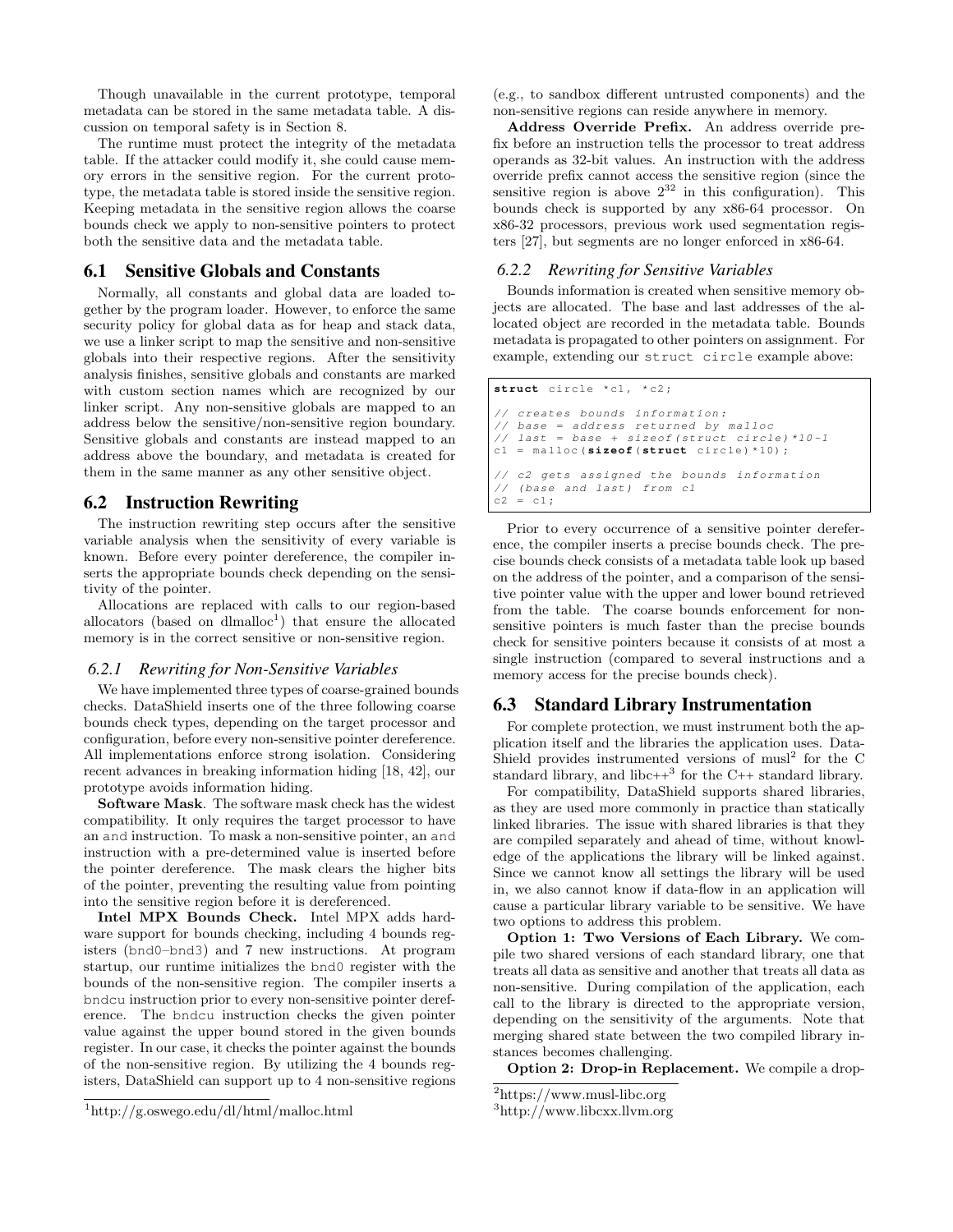in replacement for the default system standard library, i.e., a single shared library that works with programs compiled with and without DataShield's instrumentation. To achieve this, we relocate all library objects to the non-sensitive region and do not insert any checks in the library. Internal checks in the library would fail when linked against applications not compiled with DataShield.

In our evaluation, we use Option 2. Benchmark programs typically make few standard library calls, so checks in libraries should not have a measurable effect on overhead.

Option 2 makes all library data non-sensitive, so application code that deals with non-sensitive data can directly use the library. However, with Option 2, the application cannot pass sensitive data to, or read sensitive data from, the library. Instead, we created wrappers for the standard library functions that propagate metadata (e.g., memcpy), and return pointers to library allocated memory objects (e.g., getenv.) The functions that return pointers to library allocated objects return pointers to safe region copies. Copies are made during program startup, so there is no opportunity for the attacker to corrupt the sensitive copy. Option 2 offers the added security of checks in the application, while allowing our libraries to be drop-in replacements.

# 7. PERFORMANCE EVALUATION

To evaluate the efficiency of our implementation prototype, we consider the major contributors to overhead. The first major source of overhead is coarsely bounds checking the non-sensitive object set. The second source is enforcing precise bounds on the sensitive set. There are other sources of overhead, such as initializing and allocating internal data structures, but these happen only once at program start up and are negligible for long lived programs.

A key feature of DCI is that the programmer decides which objects are in the sensitive set. This decision should have an effect on the measured overhead, so our evaluation must account for this decision. This presents a challenge because we cannot evaluate all possible ways to divide the program data into two non-interacting sets. Instead, we perform three experiments, that taken together give an overall picture of DataShield's overhead.

First, we evaluate microbenchmarks designed to vary the split between sensitive and non-sensitive data to quantify the ratio's effect on total measured overhead. We compare Data-Shield's overhead on these microbenchmarks to SoftBound + CETS, a complete memory safety mechanism, to show the reduced overhead of relaxed protection for non-sensitive data.

Second, we present three case studies where we assumed the role of the programmer. We examined the case study source codes and decided what data should be sensitive. We do not argue that our division of the program data into sensitive/non-sensitive is correct, optimal, or best in an objective sense. In our case studies, we annotated the important data types in the programs, leading to most of the data being sensitive. For our case study programs, we chose libquantum and astar from SPEC CPU2006, and mbedTLS, a TLS/SSL library.

Third, we evaluate the overhead's lower bound, i.e., the sensitive set is empty. This evaluation is an approximation of the case where only a small amount of data in a program is sensitive and it is accessed very infrequently. We evaluate all SPEC CPU2006 C/C++ programs in this configuration.



<span id="page-6-0"></span>Figure 5: Performance overhead measured on two microbenchmarks when varying the proportion of sensitive to non-sensitive data. More sensitive data leads to higher overhead for DataShield but not for SoftBound + CETS.

For all our evaluations, our platform was Ubuntu 14.04 LTS with an Intel Core i7-6600 3.4 GHz processor and 16 GB of RAM. The baseline compiler was clang 3.9 and all programs were compiled with Link Time Optimization (LTO) and O3 optimizations.

During our evaluation we discovered that our region-based allocator introduced performance speed-ups of up to 20% due to a massive reduction in page faults. We adjusted for this difference by replacing the default allocator with our region-based allocator when measuring baseline performance. Note that we did not modify the allocator used by SoftBound + CETS.

# 7.1 Microbenchmarks

To quantify the relationship between proportion of sensitive data and overhead, we created two microbenchmarks. In the benchmarks, we create a sensitive and a non-sensitive array, and the size of arrays are varied to control the sensitive to non-sensitive data ratio. We used the software masking implementation of coarse bounds checking for comparison against SoftBound + CETS, because the publicly available implementation uses software bounds checking.

In the first microbenchmark, insertion-sort, we sort arrays using insertion sort. This exaggerates the effect of the difference in array sizes because insertion sort's complexity is quadratic. For example, if the non-sensitive array has size  $N$  and the sensitive array has size  $2N$ , then we will execute four times as many sensitive pointer dereferences as non-sensitive.

The second microbenchmark is find-max, a simple implementation of a linear scan of an array of objects to find the element with the largest value for a particular integer field. We control the ratio of sensitive to non-sensitive objects by varying the sizes of the two arrays. For example, if the sensitive array has twice as many elements as the nonsensitive array, we know that there should be roughly twice as many sensitive pointer dereferences as non-sensitive – because the find-max algorithm is linear in the size of the array.

The results of this experiment are shown in [Figure 5.](#page-6-0)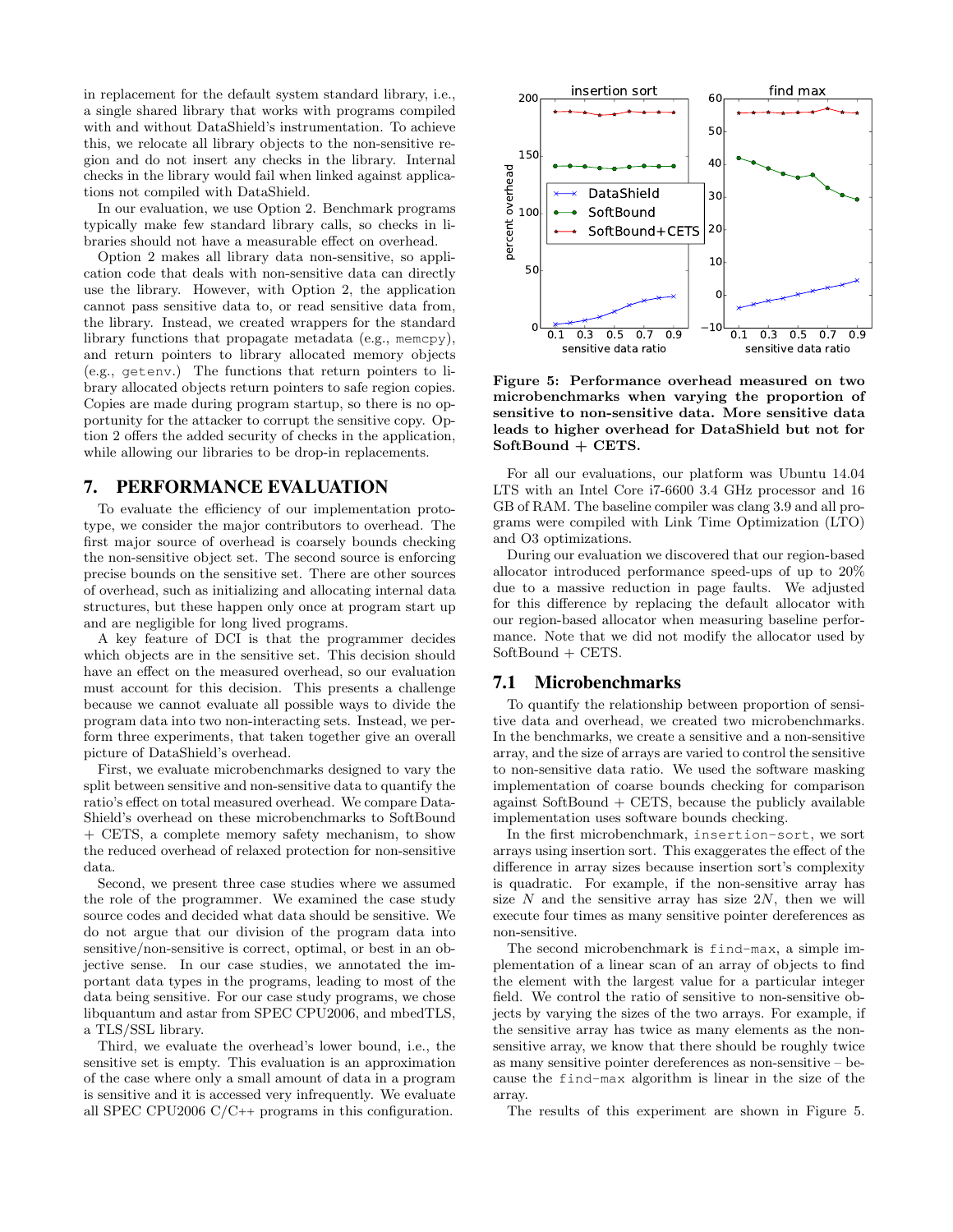The overhead of SoftBound  $+$  CETS is mostly constant across our experiments, as we would expect. However, as the amount of sensitive data increases, the overhead of Data-Shield increases towards the SoftBound + CETS overhead. In the figure,  $SoftBound + CETS$  includes both spatial and temporal protection, but SoftBound is spatial protection only. All configurations of DataShield, even protecting up to 90% of the data, are faster than SoftBound. Beyond the overhead savings of enforcing memory safety on only a subset of the data, we attribute the additional performance improvements compared to SoftBound to, in part, local optimizations that reduce the number of times bounds are loaded and inlined versions of the checks. We also observed that the region-base allocators can have a large effect on heap locality.

From these experiments, we conclude that non-sensitive data does in fact incur lower overhead using our prototype versus sensitive data. Therefore, the total program overhead is a function of the amount of sensitive data in the program.

#### 7.2 Case Study: libquantum

For our first case study, we evaluated libquantum from the SPEC CPU2006 benchmark suite with a subset of the program's data protected. We decided to protect the quantum\_reg\_struct type as it is one of the main types used by libquantum. To protect this type, we simply added our annotation to the header file that defines the type, i.e., "qureg.h." With precise bounds checking enabled for quantum\_reg\_struct and its sub-objects, we measured an overhead of 27.21% on the ref SPEC benchmark inputs. Unfortunately, we cannot compare our overhead to SoftBound as the current SoftBound version does not compile libquantum.

The purpose of the case study is not only to measure the performance overhead, but also to evaluate the difficulty of annotation. For this case study, adding just one annotation for quantum\_reg\_struct protected nearly every pointer in the program sensitive because that data type is used so commonly. We created a dynamic profiler to measure how many dereferenced pointers were sensitive versus non-sensitive. We measured only two non-sensitive pointer dereferences in this configuration. Note that benchmarks are geared towards a single purpose with all data heavily connected. This behavior is therefore expected.

# 7.3 Case Study: mbed TLS

For our second case study, we applied DataShield to mbedTLS, a SSL/TLS library implemented in about 30, 000 lines of C code. There are two main purposes for this case study:

- To show that the type-based annotation approach is scalable to large programs;
- To measure the overhead a system would incur when using a protected SSL/TLS library in practice.

We annotated the type ssl\_context, which is the most important type used by the library users. Most functions that are visible to clients take a ssl\_context as a parameter. The context has fields of many different types: primitives, pointers, arrays, and function pointers. We recompiled the mbedTLS library with the context type annotated and built the included programs ssl\_client2 and ssl\_server2 against our protected library.

With only the type ssl\_context annotated, we successfully protect all cryptography related memory objects in the client and server. In an example run of the server, 52 nonsensitive pointers were dereferenced compared to over 1.6 million sensitive pointer dereferences. Note that in a production web server, it would have many more non-cryptographic functionalities, so in the other areas of the code there would be more non-sensitive pointer dereferences – which incur lower overhead.

Despite having a high percentage of sensitive objects, we measured the fairly low overhead of 35.7% when exchanging one million messages between the client and server. This is partly due to not incurring instrumentation overhead when performing and waiting for IO, as the client and server communicate with each other over a socket. In practice the SSL/TLS client and server would be running on different machines connected across some network, so the time waiting for IO might be even greater.

In conducting this case study we found the type annotations to be straightforward to use, but we encountered a difficulty with function pointers with sensitive arguments. When the pointed-to function takes an explicitly sensitive type as a parameter there is no problem, and the analysis rewrites the pointed-to function correctly. However, if the caller function invokes a callee function through a pointer with an *implicitly* sensitive argument, the analysis can fail to match the callee and caller correctly and consider the argument as non-sensitive inside the callee. This situation always leads to a false positive policy violation in the callee, which luckily cannot lead to a security vulnerability but aborts the program. To address this problem, we added an annotation that marks the sensitivity of function pointer call sites and address-taken functions. We annotated 50 address-taken functions total for both the ssl\_client2 and ssl\_server2. Most function pointer invocations do not need annotations, because the analysis usually determines sensitivity correctly if the caller uses the pointer at all – versus allocating a new object, not accessing it, and passing a pointer to the object to the callee.

# 7.4 Case Study: astar

For our third case study, we use astar, which is a SPEC CPU2006 benchmark. It is a path finding library implemented in 4,285 lines of C++. In this case study, we evaluated the effect of relaxing one of the policy rules on the number of bounds checks and performance. Specifically, we removed rule 1 from [Section 4.2](#page-2-0) for primitive types only. This relaxation allows sensitive primitive values (int, float, etc.) to leak information when they are added or subtracted with non-sensitive primitives, but leaves full protection in place for pointers. We refer to this related policy as "separation mode." We annotated the type statinfot and used the "rivers.cfg" input configuration.

With the full DCI policy enforced the measured overhead was 96%. In separation mode, the overhead was reduced to 9.12% and the number of sensitive bounds checks was reduced from over  $100*10^9$  to  $160*10^3$ . Our results show that the full policy is quite strict and results in a large portion of the program data being sensitive. However, if we relax the policy, as in separation mode, we can further control the security versus overhead trade-off.

# 7.5 SPEC CPU2006 Evaluation

To further evaluate the overhead of DataShield, we recompiled each of the SPEC CPU2006 C/C++ benchmarks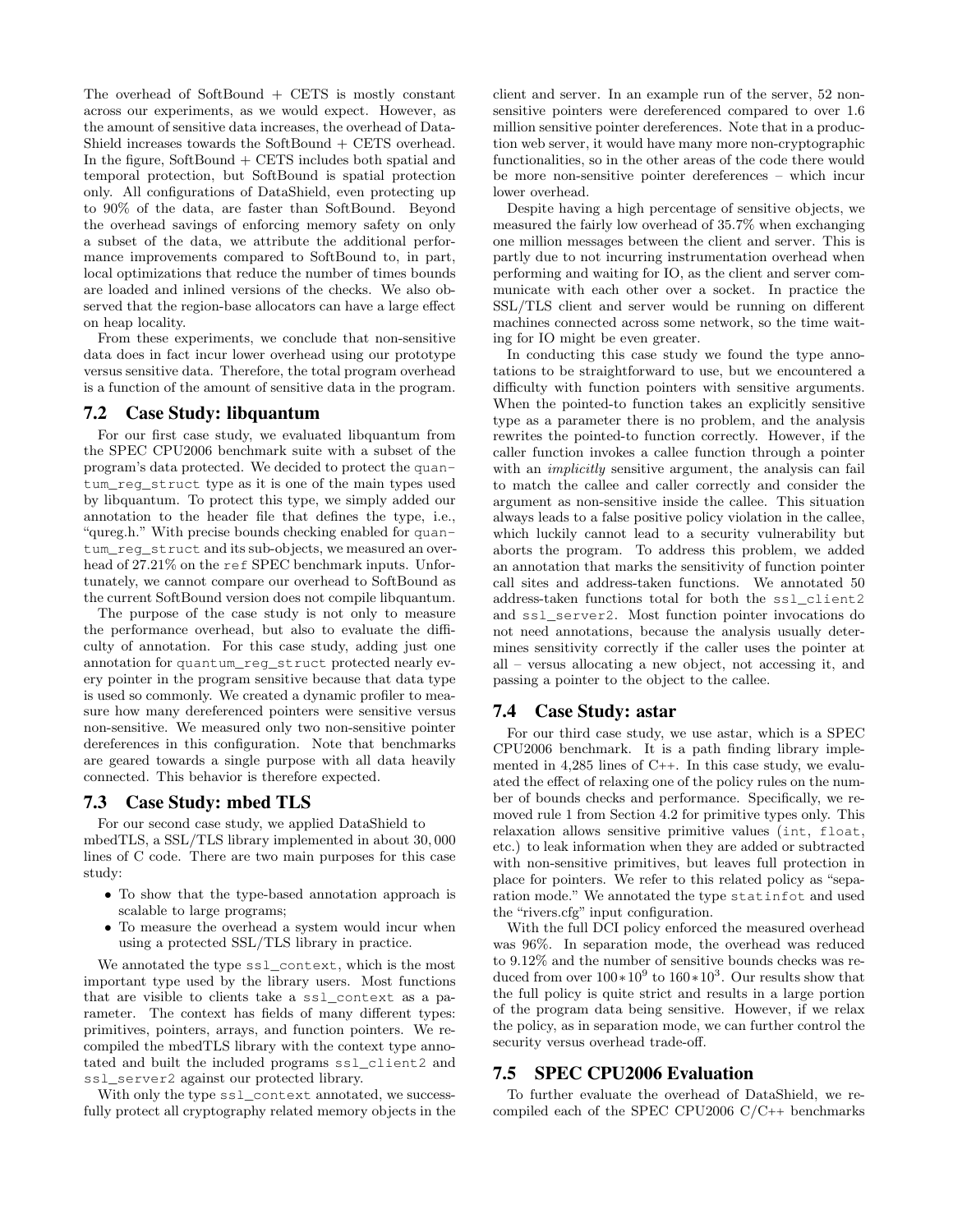

<span id="page-8-0"></span>Figure 6: Performance overhead on SPEC CPU2006 for three non-sensitive protection options: masking, Intel MPX, and address override prefix.

with our instrumentation. The SPEC benchmarks are not ideal candidates for benchmarking security mechanisms like DataShield. Unlike browsers, webservers, and cryptographic libraries, the SPEC benchmarks are simple programs with few types and none of the benchmarks deal with sensitive data. We include them since they are the de-facto standard for performance measurement.

We did not annotate these benchmarks for this experiment. Even though this experiment is run with an empty sensitive set, the bounds of the non-sensitive region are still enforced. This experiment is effectively measuring the overhead of the parts of a program that do not interact with sensitive data, independent of what sensitive data may exist in the program.

With SPEC CPU2006, we evaluated the three coarsebounds check options, software mask, Intel MPX, and address override prefix. Moreover, to isolate the components of DataShield's non-sensitive overhead, we measured the overhead of software masking in integrity-only and confidentialityonly modes.

# *7.5.1 Comparison of Coarse Bounds Check Implementations*

Depending on the target processor, the programmer may choose among three coarse bounds check implementations, namely software mask, Intel MPX, and address override prefix. [Figure 6](#page-8-0) shows the overhead of the three options on the SPEC CPU2006  $C/C_{++}$  benchmarks, using the median of ten runs of each individual benchmark.

For the software mask coarse bounds check, the geometric mean across the benchmarks was 8.14%, and the difference between individual benchmarks is quite large (1.82% to 16.34%). The width of this range is due to some benchmarks having many pointer operations while others having much fewer. For MPX bounds checks and address override prefix the geometric means are 5.56% and 0.0013% respectively. For the propriation of the propriation of the propriation of the propriation of the propriation of the propriation of the propriation of the propriation of the propriation of the propriation of the propriation of the perl

As expected, the address override prefix implementation had the lowest overhead – too small to measure reliably. The main reason for this is that the address override prefix bounds check does not introduce any additional instructions



<span id="page-8-1"></span>Figure 7: Performance overhead on SPEC CPU2006 isolated by protection type. Integrity-only protects writes, confidentiality-only protects reads, and "both" protects reads and writes.

drawbacks are that this is unique to the x86-64 instruction set, and that the prefix applies to a fixed region  $(0 - 2^{32})$ .

To summarize, using a prefix offers best performance but constrains the location, maximum size of the region, and the ISA. Intel MPX has lower overhead than masking and can give fine-grained control over the location and the size of the region. Masking has the widest compatibility but is the slowest option.

#### *7.5.2 Integrity and Confidentiality Overhead*

We have evaluated the execution time overhead of Data-Shield in three different configurations: (i) integrity-only, (ii) confidentiality-only, and (iii) both confidentiality and integrity. These different configurations protect the confidentiality, integrity, or both of the sensitive region.

In integrity-only mode, only stores to pointed to memory locations are protected. In confidentiality-only mode, only loads from pointed to memory locations are protected. In the third mode, all loads and stores are protected.

Integrity-only is clearly useful on its own. Many mechanisms enforce only integrity including CFI, CPI, and WIT [\[1,](#page-10-1) [3,](#page-10-5) [27\]](#page-11-2). Conversely, confidentiality without integrity is brittle because the attacker can simply overwrite the metadata. We present the overhead of confidentiality-only mode to show the different components of the overhead and for comparison to integrity-only mechanisms. Of course, the enforcement of both integrity and confidentiality is the strongest protection and incurs the highest overhead.

[Figure 7](#page-8-1) measures the overheads for the different modes on different runs, so integrity-only and confidentiality-only options do not sum up exactly to the combined integrity and confidentiality option due to measurement variation. One interesting aspect of this result is that confidentiality is more costly than integrity, as there are more memory reads than writes in the SPEC CPU2006 benchmarks.

#### 7.6 Security Evaluation

To evaluate the security of our approach, we looked for Common Vulnerabilities and Exposures (CVEs) in our case study programs. Guido Vranken discovered a remote heap corruption vulnerability for mbedTLS in October 2015 [\[54\]](#page-11-25)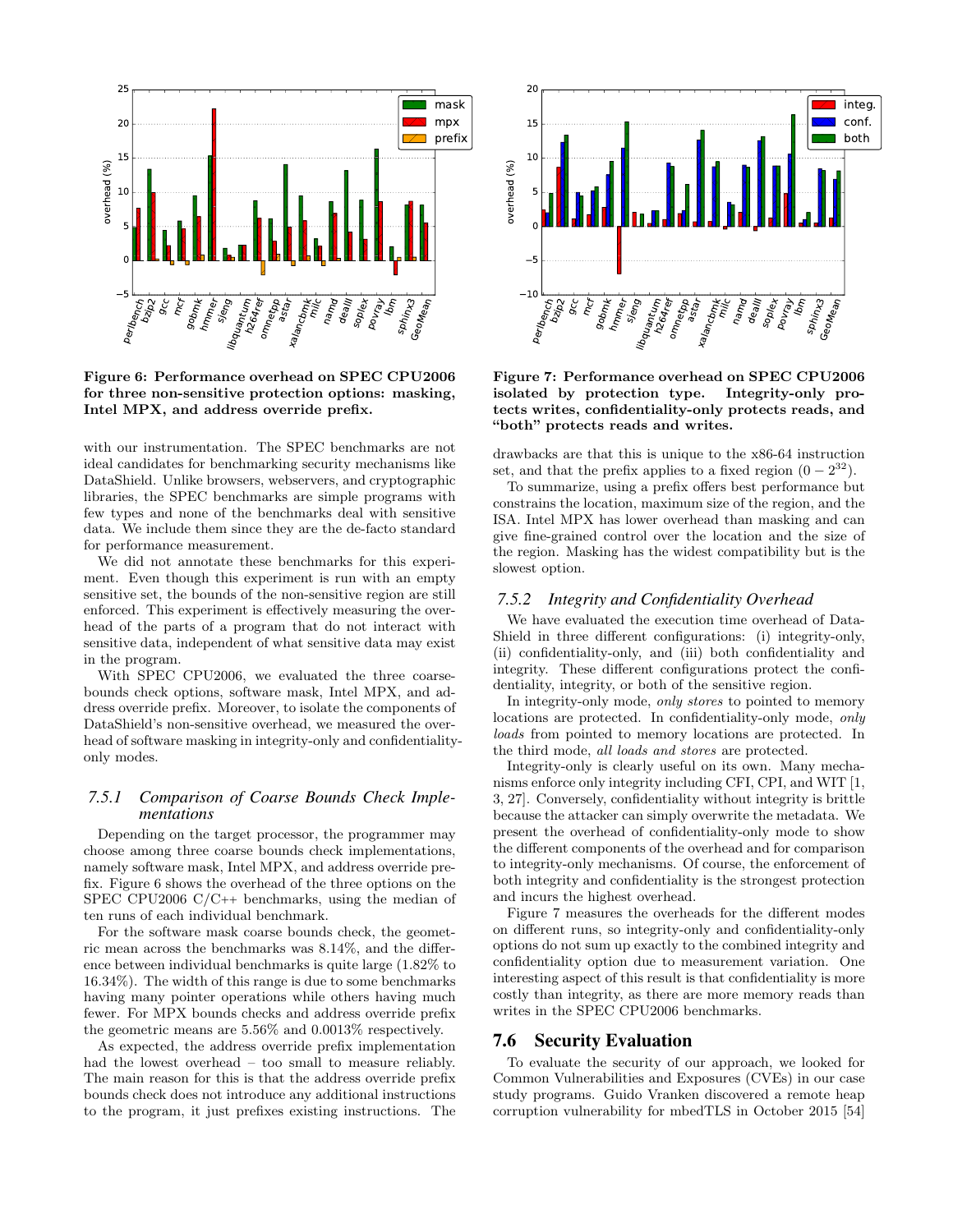(CVE-2015-5291). The root cause of the vulnerability is a buffer overflow. Specifically, a malicious SSL/TLS server can create a session ticket that overflows the client's buffer when the session ticket is reused by the client, corrupting the client's heap. We recompiled mbedTLS 2.1.1 (an older version, before the vulnerability was patched) both with and without protection, and ran the malicious server against our clients. As expected, without DataShield protection the client's heap was corrupted, but with protection the attack caused a bounds violation and termination of the program. From this evaluation, we conclude that DCI can potentially mitigate vulnerabilities in production software.

Qualitatively, DataShield provides deterministic protection for every sensitive variable in the sensitive set because there is a check on every pointer deference.

# 7.7 Future Work

In future work, we plan to formalize and improve our sensitivity analysis. As discussed in [Section 5.2](#page-3-2) we overapproximate the sensitive set. This leads to higher overhead because the security checks on sensitive pointers are more expensive. Therefore, a more precise analysis would result in lower overhead.

Despite not presenting a complete formal proof, we do have some evidence for correctness. If a program runs successfully with instrumentation (which is the case in all our experiments) then we know that every check succeeded. Therefore, the static determination of sensitivity matched the true sensitivity of the pointer at runtime every time a pointer was dereferenced during program execution. This argument, however, does not provide conclusions about the correctness of non-exercised code paths.

We also plan to investigate using Intel MPX to enforce the bounds for both sensitive and non-sensitive pointers at runtime. We would need to change our metadata layout to allow Intel MPX's bounds look up instructions to access it.

# <span id="page-9-0"></span>8. LIMITATIONS

Our DataShield prototype does not support bounds or temporal checks of variadic arguments (a limitation shared with related work, e.g., SoftBound [\[34\]](#page-11-9)). This is an engineering issue, because for non-variadic functions we use the function signature to match the function arguments between the caller and callee. However, the variadic function may retrieve the variadic arguments in arbitrarily complicated ways. A straight-forward solution to this problem requires adding an argument to the variadic function prototypes and dynamically reading this new argument when  $va_2$  is called to get the variadic arguments. This new argument would specify the number of arguments and the bounds and temporal metadata for each argument at the specific call site. A similar approach was proposed (but not implemented) in SoftBound [\[34\]](#page-11-9). In contrast, it is completely safe to pass non-sensitive pointers to variadic functions. We consider all non-sensitive pointers to have the same metadata, so we side-step the problem of matching up arguments to metadata across the caller/callee boundary.

Temporal metadata checking and tracking is not enforced in our current prototype. We could extend our prototype with temporal safety in the same manner that CETS [\[33\]](#page-11-26) added temporal safety to SoftBound [\[34\]](#page-11-9). Following this plan, adding full temporal safety is an engineering effort.

The prototype does provide some temporal protection in

that even if a pointer points to deallocated memory, it is impossible for a new object of the wrong sensitivity to be allocated in the pointed-to location. Concretely, given some sensitive pointer  $P$ , if  $free(P)$  is called, the memory pointed to by P will be available to be reallocated. The most harmful type of temporal error occurs when a new object of a different type is allocated to where P points. However, DataShield mitigates this by guaranteeing that only sensitive objects will be allocated to where P points. The attack surface is limited by requiring a temporal error to exist in the portion of the program that uses sensitive data. Or in the case where there is only one sensitive type, Data-Shield provides region-based temporal safety analogously to Die $Hard(er)$  [\[5,](#page-10-8) [41\]](#page-11-27) and Cling [\[2\]](#page-10-9).

# 9. RELATED WORK

There are many proposed techniques that aim to add memory safety to C or a C dialect. Approaches that augment the C language include CCured [\[35\]](#page-11-7) and Cyclone [\[26\]](#page-11-8). Both approaches are compiler-based and combine static analysis with runtime checks. DataShield is inspired by CCured and Cyclone in that it tries to make the porting process as easy as possible. There is a massive amount of legacy C code for which porting to a new language is too costly.

SoftBound [\[34\]](#page-11-9) provides complete spatial memory safety but works on unmodified C code. CETS [\[33\]](#page-11-26) is an extension to SoftBound that provides temporal safety. The main drawback of SoftBound + CETS, and complete memory safety in general, is overhead. Code-Pointer Integrity (CPI) [\[27\]](#page-11-2) is a specialization of memory safety that only protects code pointers. This ensures control-flow integrity while reducing overhead relative to complete memory protection. DCI extends CPI's partial protection to other types of data. Key differences between CPI and DCI are:

- 1. CPI protects code pointers only (e.g., function pointers, return addresses, or indirect jumps) while DCI protects any type of data, not just pointer data;
- 2. DCI allows the programmer to specify what is protected whereas CPI only focuses on code pointers;
- 3. DCI protects the content of objects along with pointer values whereas CPI protects pointer values only;
- 4. DCI enforces both integrity and confidentiality where CPI only enforces integrity.

Yarra [\[47\]](#page-11-28) is similar in concept to the DCI policy but Yarra focuses on programming language theory while our work targets a practical implementation. Yarra has two modes, whole program and targeted. Whole program mode is complete memory safety with metadata for each memory address. The runtime of gzip from SPEC INT2000 in whole program mode is 6x the baseline. In targeted mode, Yarra uses page protection to lock its protected data whenever unprotected functions are executing. This approach was inspired by Samurai [\[43\]](#page-11-29) and has great compatibility because it can guarantee the integrity of the protected data even when running completely unknown and untrusted code. The drawback is that the overhead of updating the page permission is far higher than our implementation. Yarra's execution time of gzip in targeted mode is 2x the baseline.

Kenali [\[49\]](#page-11-30) enforces the integrity of kernel security checks with a form of data-flow integrity. It is similar to DCI in that it attempts to infer the sensitive data from a set of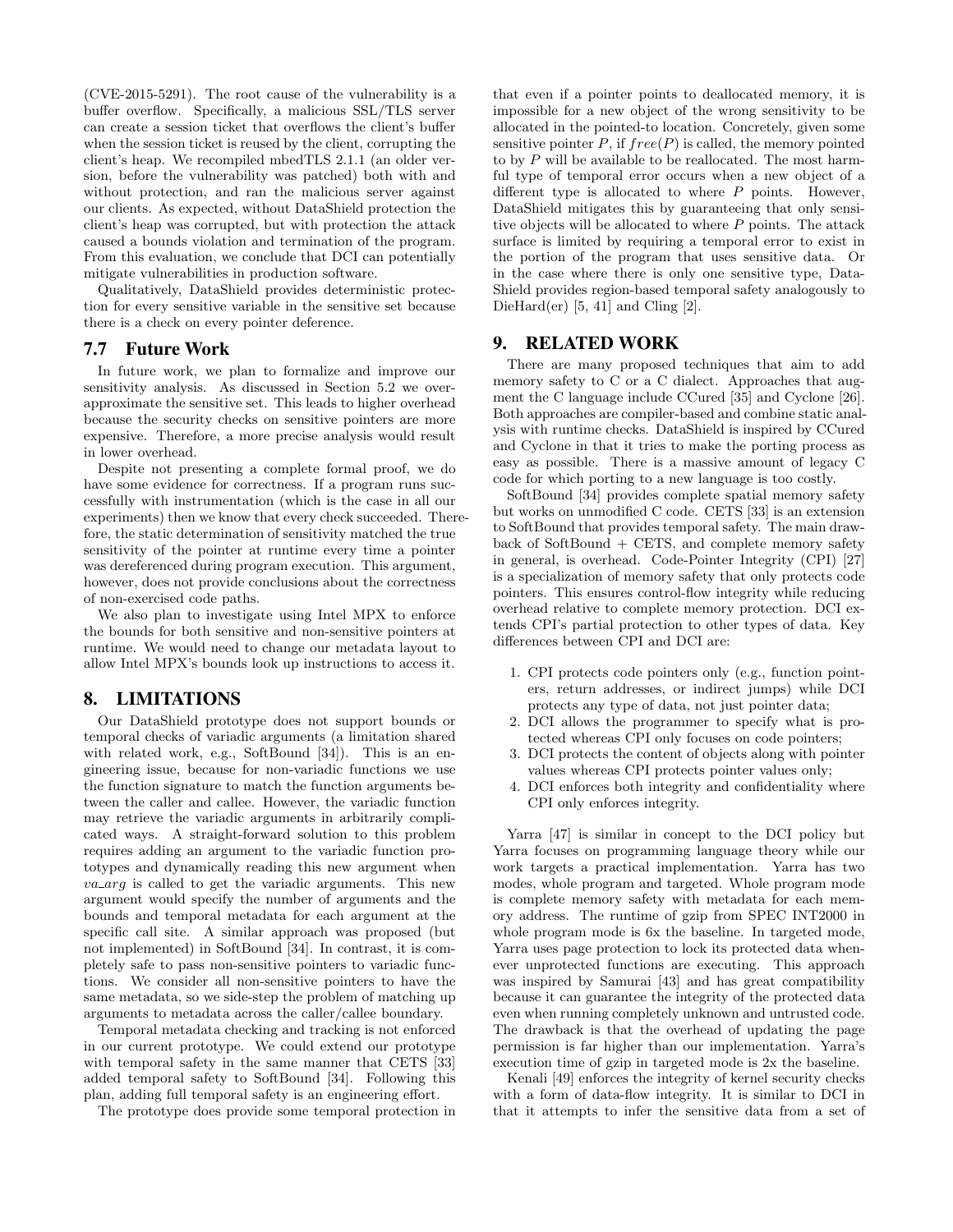sensitive data root variables. For Kenali, root variables are the error codes returned by kernel security checks but in DCI the roots can be any data type. The protection enforcement is stronger in DataShield than in Kenali. Kenali relies on information hiding to protect its stack and overflows between sensitive objects are not prevented by Kenali. We believe DCI offers a more flexible approach in that the programmer can control which data is sensitive and it works on a variety of programs whereas Kenali targets only the Linux kernel.

Shreds [\[10\]](#page-10-10) is a new compartmentalization mechanism for protecting sensitive data. Unlike Shreds which treats all memory inside the shred as sensitive, DCI supports code that mixes sensitive and non-sensitive data. Shreds provides no protection against overflows between sensitive objects. If there is a memory error anywhere within the shred, the attacker can corrupt any memory inside the shred.

Several approaches attempt to reduce the memory overhead of complete memory safety [\[30\]](#page-11-12). Hardware support [\[14,](#page-10-11) [31,](#page-11-31) [32\]](#page-11-32) has been shown to reduce overhead. ASAP [\[55\]](#page-11-33) is a tool that allows the programmer to specify the amount of overhead she is willing to accept then only inserts checks up to that budget. DCI also aims to reduce the performance overhead but never relaxes the policy on sensitive data. SAFECode [\[15\]](#page-10-12) used static analysis to eliminate checks and its allocation pools are similar to DCI if we consider the sensitivity to be part of a variable's type. METAlloc reduces the cost of metadata look up [\[22\]](#page-11-34). PAricheck [\[57\]](#page-11-35) reduces the cost of pointer arithmetic checks by labeling memory objects and checking if the result points to an object with the same label. Similar approaches that are memory allocator based include Cling, DieHard(er), and Baggy Bounds Checking [\[2,](#page-10-9) [4,](#page-10-13) [5,](#page-10-8) [41\]](#page-11-27).

The inspiration for DataShield comes from the abundance of work on Control-Flow Integrity [\[1,](#page-10-1) [7,](#page-10-14) [25,](#page-11-14) [27,](#page-11-2) [37,](#page-11-15) [39,](#page-11-16) [45,](#page-11-18) [53\]](#page-11-20). CFI mechanisms are becoming robust and practical, but they do not address non-control-data attacks. Chen et al. [\[9\]](#page-10-3) argued that non-control-data attacks pose a significant and realistic threat. DataShield's protection scheme is similar to the implementation of Monitor Integrity Protection (MIP) [\[38\]](#page-11-36) in that both enforce separated regions. The monitors in MIP are analogous to the sensitive data in DCI. However, the main distinction is DataShield enforces both confidentiality and integrity. Other similar isolation mechanisms include PittSFIeld [\[28\]](#page-11-37) and Native Client [\[56\]](#page-11-38). Recent work has called into question the security of CFI. Controlflow Bending [\[8\]](#page-10-4), Control-flow Jujutsu [\[19\]](#page-11-39), Counterfeit Object Oriented Programming [\[48\]](#page-11-40), and Out Of Control [\[21\]](#page-11-41) showed there are multiple attack vectors to bypass CFI.

# 10. CONCLUSION

With control-flow protection mechanisms maturing and transitioning to practice, attackers will shift to data-only attacks. Unfortunately, non-control-data attacks are equally devastating as control-flow hijack attacks and we must address this threat. However, existing mechanisms either exhibit prohibitive overhead or cannot detect data-only attacks. To address this issue, we have proposed a new security policy called Data Confidentiality and Integrity (DCI) that selectively protects sensitive data.

We have designed DCI with the security/overhead tradeoff in mind. Precise bounds and temporal checking on all memory objects in the program imposes prohibitively high overhead, but allowing the programmer to specify a subset of sensitive data to fully protect mitigates this issue. We have measured significantly reduced overhead, relative to complete memory safety, on the SPEC CPU2006 benchmarks, our microbenchmarks, and case studies. DataShield's strong protection is evidenced by our security evaluation which showed that it mitigates vulnerabilities in mbedTLS, a production quality SSL/TLS library.

# 11. ACKNOWLEDGMENTS

This work was sponsored, in part, by NSF grants number CNS-1464155, CNS-1513783, and CNS-1657711 and a gift from Intel. The views and conclusions contained herein are those of the authors and should not be interpreted as necessarily representing the official policies or endorsements, either expressed or implied, of any of the above organizations or any person connected with them.

#### References

- <span id="page-10-1"></span>[1] M. Abadi, M. Budiu, U. Erlingsson, and J. Ligatti. Control-flow Integrity. CCS 2005.
- <span id="page-10-9"></span>[2] P. Akritidis. Cling: A Memory Allocator to Mitigate Dangling Pointers. USENIX Security 2010.
- <span id="page-10-5"></span>[3] P. Akritidis, C. Cadar, C. Raiciu, M. Costa, and M. Castro. Preventing Memory Error Exploits with WIT. In S&P 2008.
- <span id="page-10-13"></span>[4] P. Akritidis, M. Costa, M. Castro, and S. Hand. Baggy Bounds Checking: An Efficient and Backwards-Compatible Defense Against Out-of-Bounds Errors. In USENIX Security 2009.
- <span id="page-10-8"></span>[5] E. D. Berger and B. G. Zorn. DieHard: Probabilistic Memory Safety for Unsafe Languages. PLDI 2006.
- <span id="page-10-7"></span>[6] T. Bletsch, X. Jiang, V. W. Freeh, and Z. Liang. Jumporiented programming: a new class of code-reuse attack. In ASIACCS '11.
- <span id="page-10-14"></span>[7] N. Burow, S. A. Carr, J. Nash, P. Larsen, M. Franz, S. Brunthaler, and M. Payer. Control-Flow Integrity: Protection, Security, and Performance. In CSUR, 2017.
- <span id="page-10-4"></span>[8] N. Carlini, A. Barresi, M. Payer, D. Wagner, and T. R. Gross. Control-Flow Bending: On the Effectiveness of Control-Flow Integrity. In USENIX Security 2015.
- <span id="page-10-3"></span>[9] S. Chen, J. Xu, E. C. Sezer, P. Gauriar, and R. K. Iyer. Non-control-data Attacks Are Realistic Threats. SSYM 2005.
- <span id="page-10-10"></span>[10] Y. Chen, S. Reymondjohnson, Z. sun, and L. Lu. Shreds: Fine-grained Execution Units with Private Memory. In  $S\breve{\otimes}P$  2016.
- <span id="page-10-2"></span>[11] P. Collingbourne. LLVM — Control Flow<br>Integrity, 2015. http://clang.llvm.org/docs/ http://clang.llvm.org/docs/ [ControlFlowIntegrity.html.](http://clang.llvm.org/docs/ControlFlowIntegrity.html)
- <span id="page-10-0"></span>[12] C. Cowan, C. Pu, D. Maier, H. Hintony, J. Walpole, P. Bakke, S. Beattie, A. Grier, P. Wagle, and Q. Zhang. StackGuard: Automatic adaptive detection and prevention of buffer-overflow attacks. In USENIX Security 1998.
- <span id="page-10-6"></span>[13] C. Cowan, C. Pu, D. Maier, H. Hintony, J. Walpole, P. Bakke, S. Beattie, A. Grier, P. Wagle, and Q. Zhang. StackGuard: Automatic Adaptive Detection and Prevention of Buffer-overflow Attacks. SSYM 1998.
- <span id="page-10-11"></span>[14] J. Devietti, C. Blundell, M. M. K. Martin, and S. Zdancewic. Hardbound: Architectural Support for Spatial Safety of the C Programming Language. ASP-LOS XIII (2008).
- <span id="page-10-12"></span>[15] D. Dhurjati, S. Kowshik, and V. Adve. SAFECode: